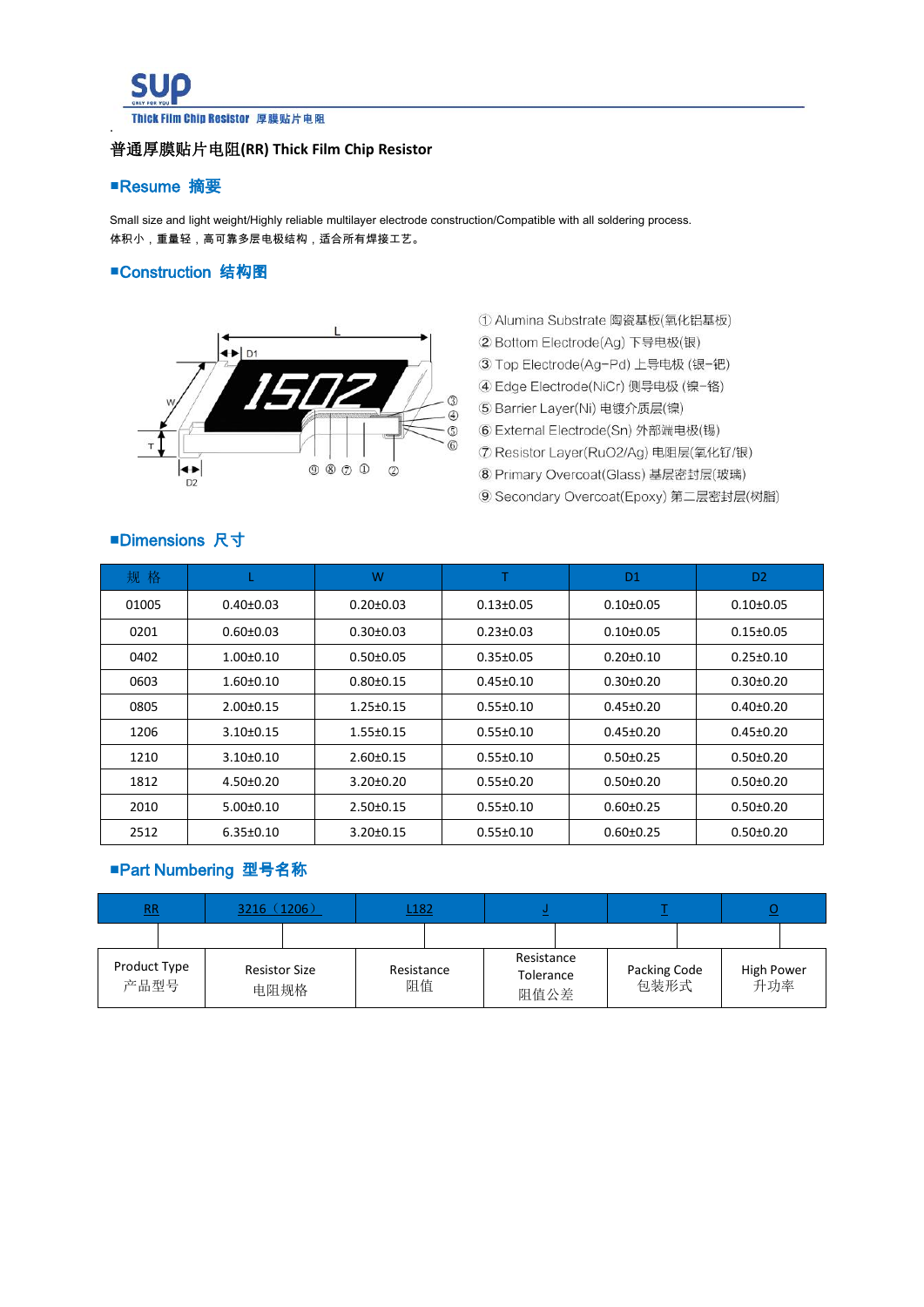

#### Thick Film Chip Resistor 厚膜贴片电阻

| <b>RR</b> | 0402(01005)<br>0603(0201)<br>1005(0402)<br>1608(0603)<br>2012(0805)<br>3216(1206)<br>3225(1210)<br>4532 (1812)<br>5025(2010)<br>6432 (2512) | ±5%<br>$L182:1.8K\Omega$<br>$L1R3:1.3\Omega$<br>$LR001:1m\Omega$<br>$\pm$ 1%<br>$L1801:1.8K\Omega$<br>$L1R30:1.3\Omega$<br>$LR001:1m\Omega$ | $D = \pm 0.5%$<br>$F = \pm 1$ %<br>$J = \pm 5$ % | <b>T:Taping Reel</b><br>T: 编带<br><b>B:Bulk</b><br>B: 散装 | W<br>R:3<br>W<br>S:2<br>$N:1$ W<br>Q:3/4W<br>U:1/2W<br>O:1/3W<br>V:1/4W<br>P:1/5W<br>W:1/8W<br>X:1/10W |  |
|-----------|---------------------------------------------------------------------------------------------------------------------------------------------|---------------------------------------------------------------------------------------------------------------------------------------------|--------------------------------------------------|---------------------------------------------------------|--------------------------------------------------------------------------------------------------------|--|
|-----------|---------------------------------------------------------------------------------------------------------------------------------------------|---------------------------------------------------------------------------------------------------------------------------------------------|--------------------------------------------------|---------------------------------------------------------|--------------------------------------------------------------------------------------------------------|--|

# ■Standard Electrical Specifications 标准规格表

| Ltem<br>项目<br>Typ<br>型号 | Power<br>Rating<br>额定功率 | <b>Operating</b><br>Temp.Range<br>操作温度范围 | Max.Operati<br>ng Voltage<br>最大<br>工作电压 | Max.Overlo<br>ad Voltage<br>最大<br>负载电压 | <b>Resistance Range</b><br>阻值范围<br>±1%<br>±5%<br>±0.5% | TCR 温度系数<br>$(PPM/^{\circ}C)$ | 零欧姆<br>电阻额<br>定电流 | 零欧姆<br>电阻最<br>大过负<br>荷电流 |
|-------------------------|-------------------------|------------------------------------------|-----------------------------------------|----------------------------------------|--------------------------------------------------------|-------------------------------|-------------------|--------------------------|
| 01005                   | 1/32W                   | $-55^{\sim}155^{\circ}$ C                | <b>15V</b>                              | 30V                                    | $0\Omega$ ,10 $\Omega$ ~10M $\Omega$                   | ±400                          | 0.5A              | 1A                       |
| 0201                    | 1/20W                   | $-55^{\sim}155^{\circ}$ C                | <b>25V</b>                              | 50V                                    | $0\Omega, 1\Omega$ ~10M $\Omega$                       | ±200                          | 0.5A              | 1A                       |
|                         | 1/16W                   |                                          |                                         |                                        | $0\Omega, 1\Omega^\sim 10\Omega$                       | ±400                          |                   |                          |
| 0402                    | $*1/10W$                | -55~155℃                                 | 50V                                     | 100V                                   | $11Ω$ <sup>~</sup> $100Ω$                              | ±200                          | 1A                | 2A                       |
|                         | $*1/8W$                 |                                          |                                         |                                        | 102Ω~100MΩ                                             | ±100                          |                   |                          |
|                         | 1/10W                   |                                          |                                         |                                        | $0\Omega, 1\Omega^\sim 10\Omega$                       | ±400                          |                   |                          |
| 0603                    | $*1/5W$                 | -55~155°C                                | 50V                                     | 100V                                   | $11Ω$ ~ $100Ω$                                         | ±200                          | 1A                | 2A                       |
|                         | $*1/4W$                 |                                          |                                         |                                        | 102Ω~100MΩ                                             | $\pm 100$                     |                   |                          |
|                         |                         |                                          |                                         |                                        | $0\Omega, 1\Omega^\sim 10\Omega$                       | ±400                          |                   |                          |
| 0805                    | 1/8W<br>$*1/3W$         | -55~155°C                                | 150V                                    | 300V                                   | $11Ω$ ~ $100Ω$                                         | ±200                          | 2A                | 5A                       |
|                         |                         |                                          |                                         |                                        | 102Ω~100MΩ                                             | ±100                          |                   |                          |
|                         | 1/4W                    |                                          |                                         |                                        | $0\Omega, 1\Omega^\sim 10\Omega$                       | ±400                          |                   |                          |
| 1206                    | $*1/3W$                 | $-55^{\circ}155^{\circ}$ C               | 200V                                    | 400V                                   | $11Ω$ <sup>~</sup> $100Ω$                              | ±200                          | 2A                | 10A                      |
|                         | $*1/2W$                 |                                          |                                         |                                        | 102Ω~100MΩ                                             | ±100                          |                   |                          |
|                         |                         |                                          |                                         |                                        | $0\Omega, 1\Omega$ ~10 $\Omega$                        | ±400                          |                   |                          |
| 1210                    | 1/2W<br>$*3/4W$         | -55~155°C                                | 200V                                    | 400V                                   | $11Ω$ <sup>~</sup> $100Ω$                              | ±200                          | 2A                | 10A                      |
|                         |                         |                                          |                                         |                                        | 102Ω~100MΩ                                             | ±100                          |                   |                          |
|                         |                         |                                          |                                         |                                        | $0\Omega, 1\Omega$ ~10 $\Omega$                        | ±400                          |                   |                          |
| 1812                    | 1/2W<br>$*3/4W$         | $-55^{\sim}155^{\circ}$ C                | 200V                                    | 400V                                   | $11Ω$ ~ $100Ω$                                         | ±200                          | 2A                | 10A                      |
|                         |                         |                                          |                                         |                                        | 102Ω~10MΩ                                              | ±100                          |                   |                          |
|                         |                         |                                          |                                         |                                        | $0\Omega, 1\Omega^\sim 10\Omega$                       | ±400                          |                   |                          |
| 2010                    | 3/4W<br>$*1W$           | -55~155°C                                | 200V                                    | 400V                                   | $11Ω$ <sup>~</sup> $100Ω$                              | ±200                          | 2A                | 10A                      |
|                         |                         |                                          |                                         |                                        | 102Ω~100MΩ                                             | ±100                          |                   |                          |
|                         |                         |                                          |                                         |                                        | $0\Omega, 1\Omega^\sim 10\Omega$                       | ±400                          |                   |                          |
| 2512                    | 1W<br>$*2W$             | $-55^{\circ}155^{\circ}$ C               | 200V                                    | 400V                                   | $11Ω$ ~ $100Ω$                                         | ±200                          | 2A                | 10A                      |
|                         |                         |                                          |                                         |                                        | 102Ω~100MΩ                                             | ±100                          |                   |                          |
| 2512                    | $*3W$                   | -55~155°C                                | 250V                                    | 500V                                   | $10^{\circ}10\text{M}\Omega$                           | ±200                          |                   |                          |

\*:High Power 升功率

# ■TC50 Electrical Specifications ±50PPM/℃规格表

| $\mathbb N$<br>Ltem<br>一项目 | Power         | Operating  | Max.Operating | Max.Overload                                 | <b>Resistance Range</b><br>阻值范围 |                                                               |  |  |                                |
|----------------------------|---------------|------------|---------------|----------------------------------------------|---------------------------------|---------------------------------------------------------------|--|--|--------------------------------|
| Type<br>型号                 | <b>Rating</b> | Temp.Range | Voltage       | Voltage<br>  额定功率   操作温度范围   最大工作电压   最大负载电压 | $\pm 0.1\%$                     | $\vert$ $\pm$ 0.25% $\vert$ $\pm$ 5% $\vert$ $\pm$ 1% $\vert$ |  |  | TCR 温度系数<br>$(PPM/\mathbb{C})$ |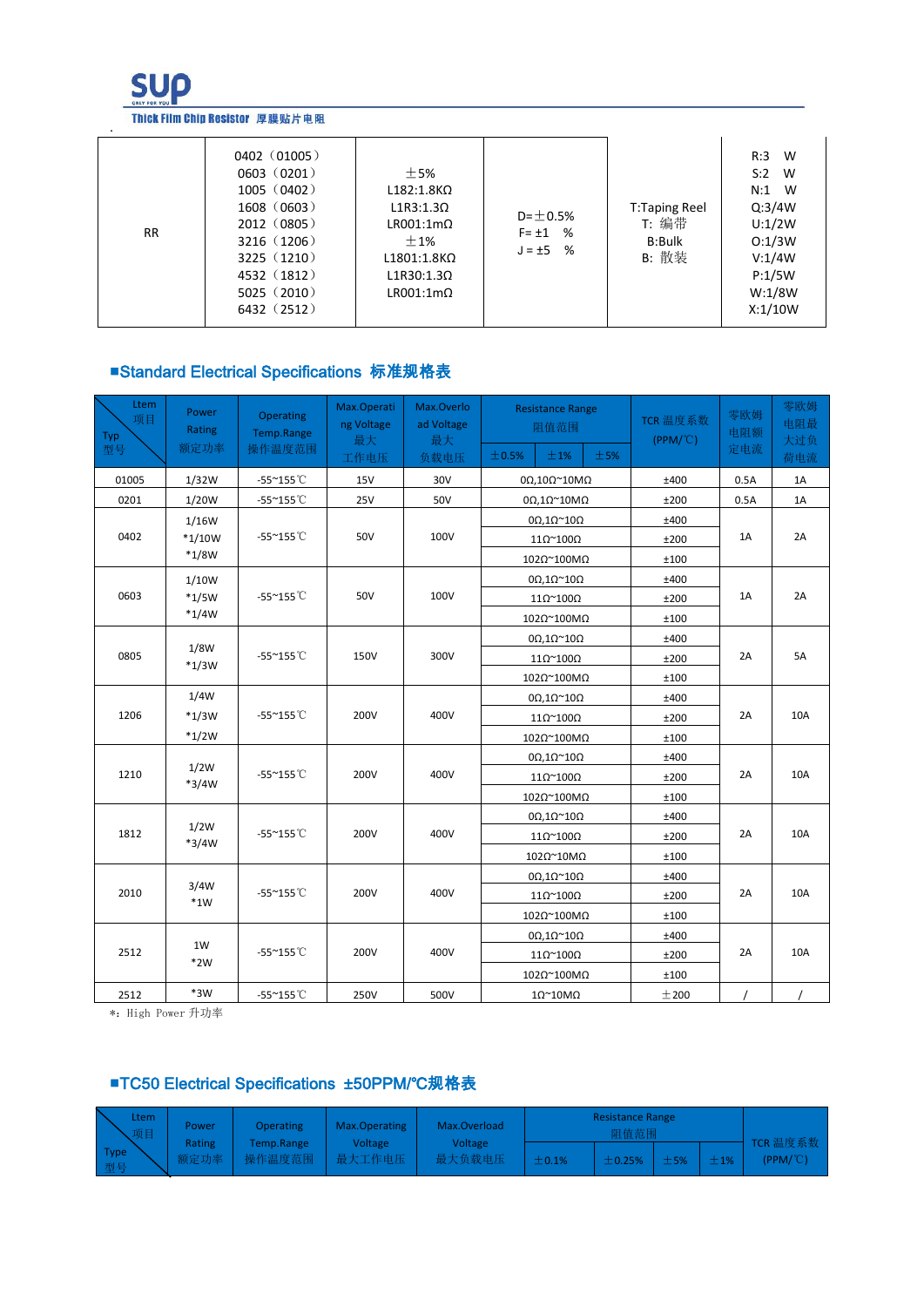

### Thick Film Chip Resistor 厚膜贴片电阻

| 0402 | 1/16W | -55~155 ℃                  | 50V  | 100V        |                                  |  | 100Ω <sup>~</sup> 1MΩ | ±50                   |  |     |
|------|-------|----------------------------|------|-------------|----------------------------------|--|-----------------------|-----------------------|--|-----|
| 0603 | 1/10W | $-55^{\circ}155^{\circ}$ C | 75V  | <b>150V</b> |                                  |  |                       | ±50                   |  |     |
| 0805 | 1/8W  | -55~155 °C                 | 150V | 300V        |                                  |  |                       | ±50                   |  |     |
| 1206 | 1/4W  | $-55^{\circ}155^{\circ}$ C | 200V | 400V        | $10\Omega^{\sim}1\text{M}\Omega$ |  |                       | ±50                   |  |     |
| 1210 | 1/3W  | $-55^{\circ}155^{\circ}$ C | 200V | 400V        |                                  |  |                       | 10Ω <sup>~</sup> 10MΩ |  | ±50 |
| 2010 | 3/4W  | -55~155 ℃                  | 200V | 400V        |                                  |  |                       |                       |  |     |
| 2512 | 1W    | $-55^{\circ}155^{\circ}$ C | 250V | 500V        |                                  |  |                       | ±50                   |  |     |

# ■Derating Curve 功率衰减曲线图



## ■Environmental Characteristics 信赖性试验项目

|                                                                                        |                                                     | <b>Requirement 条件</b>      |                       |                                                                                                                                                       |  |  |  |
|----------------------------------------------------------------------------------------|-----------------------------------------------------|----------------------------|-----------------------|-------------------------------------------------------------------------------------------------------------------------------------------------------|--|--|--|
| Ltem 项目                                                                                | <b>±1% &amp;及以下</b>                                 | ±5%                        | <b>Jumper</b><br>跳线   | Test Method 测试方法                                                                                                                                      |  |  |  |
| 温度系数(T.C.R.)                                                                           |                                                     | As Spec.<br>参考规格表          |                       | -55 $\degree$ -125 $\degree$ C, 25 $\degree$ is the refence temperature<br>参考温度                                                                       |  |  |  |
| Short Time Overload<br>短时间过负载                                                          | $\pm(1.0\% + 0.10\Omega)$                           | $\pm (2.0\% + 0.10\Omega)$ | $<$ 50m $\Omega$      | RCWV*2.5 or Max.Overload voltage whichever is lower for 5<br>seconds, 2 seconds for high power series<br>额定电压的 2.5 倍或最大负载电压 5 秒,提升功率系列 2 秒            |  |  |  |
| <b>Insulation Resis</b><br>绝缘阻抗                                                        |                                                     | $\geqslant$ 10G            |                       | Max. Overload voltage for 1 minute<br>施加最大负载电压1分钟                                                                                                     |  |  |  |
| Endurance<br>负载寿命                                                                      |                                                     | $\pm(3.0\% + 0.10\Omega)$  | $<$ 50m $\Omega$      | 70±2 °C ,RCWV for 1000hrs with 1.5hrs"ON"and 0.5hrs"OFF"<br>70±2℃温度中施加额定电压, 1.5 小时"开", 0.5 小时 "关",<br>共 1000 小时                                       |  |  |  |
| Damp Heat with Load<br>耐湿负荷                                                            | $\pm (2.0\% + 0.10\Omega)$                          | $\pm(3.0\% + 0.10\Omega)$  | $<$ 50m $\Omega$      | 40 $\pm$ 2°C, 90°95%R. H., RCWV for 1000hrs with 1.5hrs"ON"<br>and 0.5hrs"OFF"<br>在温度 40±2℃,相对湿度 90~95%环境中施加额定电压, 1.5<br>小时"开", 0.5 小时 "关", 共 1000 小时 |  |  |  |
| Dry Heat<br>耐热性实验                                                                      | $< 50 \text{m}\Omega$<br>$\pm (1.0\% + 0.05\Omega)$ |                            |                       | At+125/+155℃ for 1000hrs<br>置于+125/+155℃温度中, 共 1000 小时                                                                                                |  |  |  |
| <b>Bending Strength</b><br>$\pm (1.0\% + 0.05\Omega)$<br>弯折强度测试                        |                                                     |                            | $< 50 \text{m}\Omega$ | Bending once for 5 seconds<br>2010,2512sizes:2mm Other sizes:3mm<br>产品焊在测试板上,中央施力下压5秒<br>下压深度:2010、2512:2 毫米<br>其他尺寸: 3毫米                             |  |  |  |
| Solderability<br>焊锡性                                                                   | 95%min.coverage<br>导体爬锡面积大于 95%                     |                            |                       | 245±5℃ for 3 seconds<br>245±5℃锡炉中, 持续 3 秒                                                                                                             |  |  |  |
| Resistance to Soldering Heat<br>$\pm (1.0\% + 0.05\Omega)$<br>$<$ 50m $\Omega$<br>抗焊锡热 |                                                     |                            |                       | 260±5℃ for 10 seconds<br>260±5℃锡炉中, 持续 10 秒                                                                                                           |  |  |  |
| Voltage Proof<br>耐电压                                                                   | No breakdown or flashover<br>无击穿或跳火现象               |                            |                       | 1.42 times Max. Operating Voltage for 1 minute<br>最大操作电压*1.42 倍, 持续 1 分钟                                                                              |  |  |  |
| Leaching                                                                               | Individual leaching area $\leq 5\%$                 |                            |                       | 260±5℃ for 30 seconds                                                                                                                                 |  |  |  |